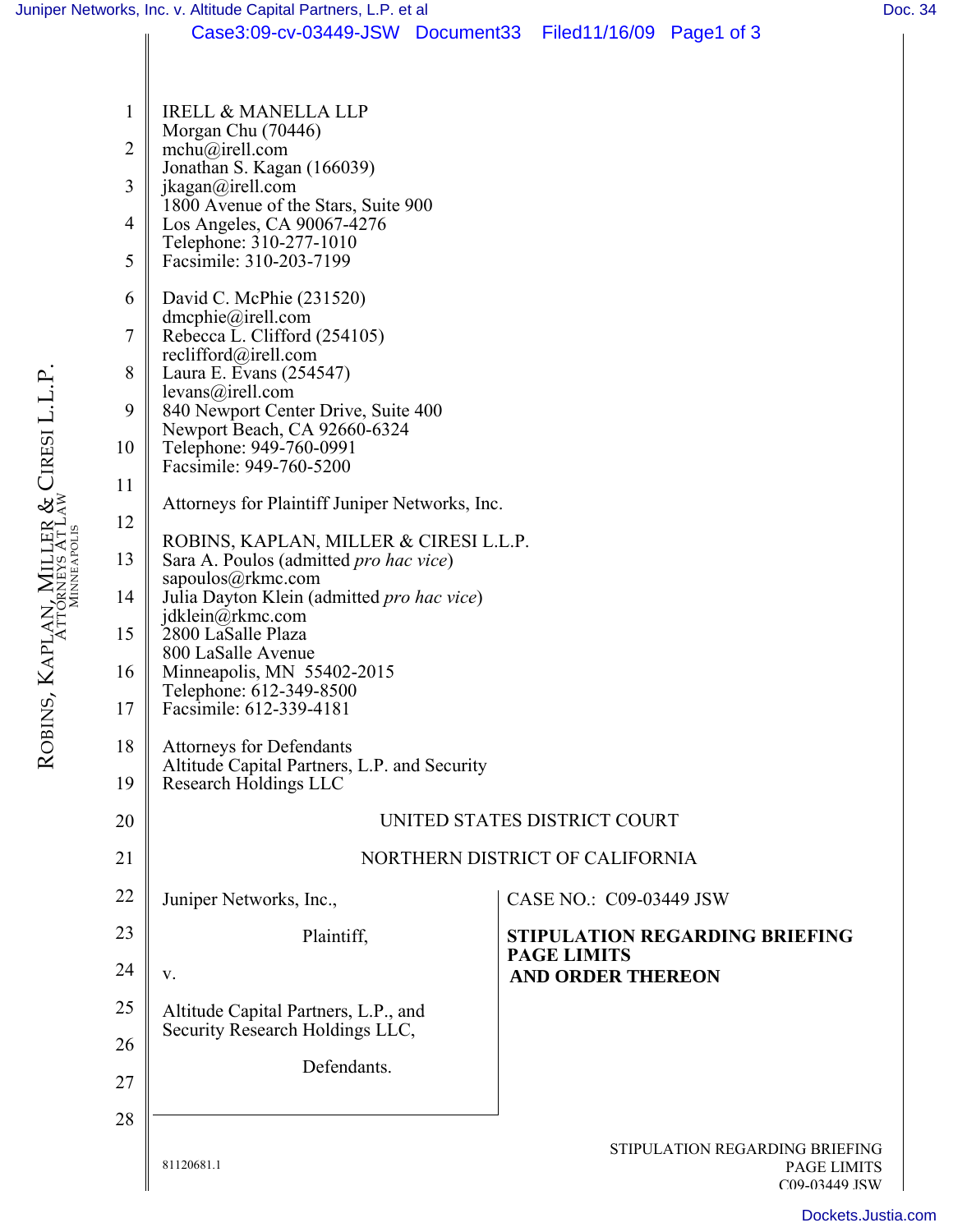1 2 3 4 5 Pursuant to N.D. Cal. Local Rule 7-12, Plaintiff Juniper Networks, Inc. ("Juniper") and Defendants Altitude Capital Partners, L.P. and Security Research Holdings LLC hereby stipulate, subject to the approval of this Court, to allow the parties twenty-one pages for the opening and opposition briefs for Defendants' Motion to Dismiss or in the Alternative to Transfer or Stay ("Motion to Dismiss").

WHEREAS, on October 16, 2009, Defendants Altitude Capital Partners, L.P. and Security Research Holdings LLC filed a Motion to Dismiss. Docket Nos. 15-18;

WHEREAS, on October 27, 2009, the Clerk of Court for the Northern District of California issued a notice that the case was being reassigned and vacated all hearing dates. *See*  Docket No. 25;

WHEREAS, the case was reassigned to the Honorable Jeffrey S. White who has issued as one if his Civil Standing Orders the following:

6. **Motions.** All briefs, whether in support of, in opposition to, or in reply to any motion, with the exception of summary judgment motions and claims construction briefs, may not exceed fifteen pages, exclusive of title pages, indices of cases, table of contents, exhibits, and summaries of argument, if required. All declarations shall be filed as separate documents. Briefs exceeding ten pages in length must contain an additional one-page summary of argument, including reference to any important cases cited;

19 and

20 21 22 WHEREAS, although the Defendants' Motion to Dismiss complied with the Local Rules for the Northern District of California with respect to page limits, the Motion to Dismiss exceeds fifteen pages.

23 24 25 Accordingly, IT IS HEREBY STIPULATED AND AGREED between Juniper and the Defendants that: the page limit for the opening brief and the opposition brief to the Defendants' Motion to Dismiss be extended to twenty-one pages.

81120681.1 1

- 26 27
- 28

6

7

8

9

10

11

12

13

14

15

16

17

18